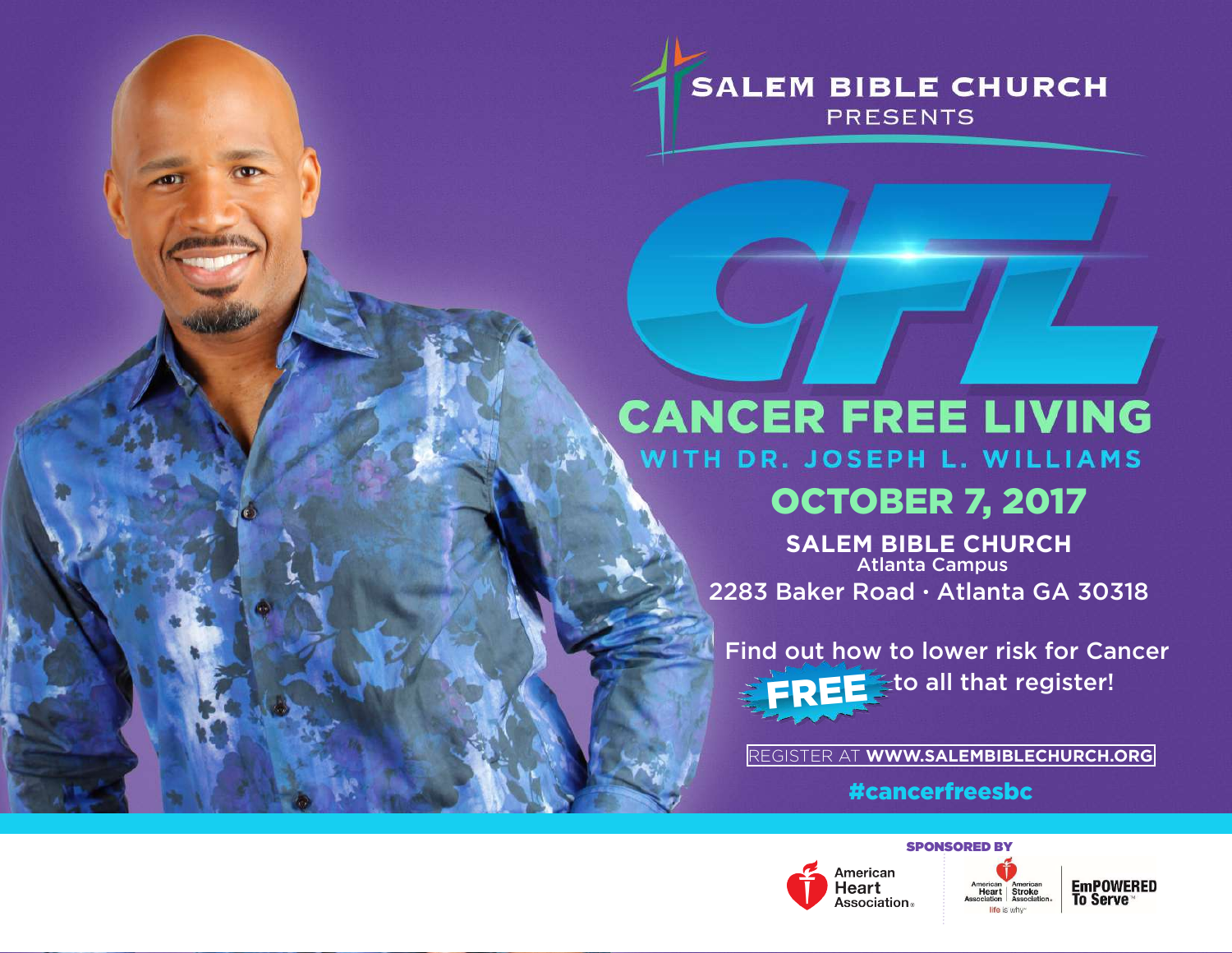# #cancerfreesbc



#### ABOUT

Cancer Free Living with Dr. Joe is a one day, 3-hour presentation lead by holistic doctor and nutritionist, Dr. Joseph L. Williams. He will empower participants with holistic progressive knowledge that will help balance hormones, as well as strengthen and eliminate toxins in the body. All of which are leading factors for high levels of cancer.

> Have you thought about what you can do to lessen your possibility of getting cancer? Do you know someone who has cancer? If you answered yes to either question, this seminar is for you! Come learn what foods to eat to limit your exposer to cancer as well as find out what carcinogenic foods to avoid.

> > The seminar is **FREE.** No product, service or program will be sold to participants. Come with an open heart and mind to learn.

> > > The first 500 participants to complete the **DUAL** registrations for the My Life Check *(American Heart Association – Empowered to Serve)* & Salem Bible Church will be provided with a free lunch and a healthy cooking demonstration during the break.

> > > > REGISTER TODAY!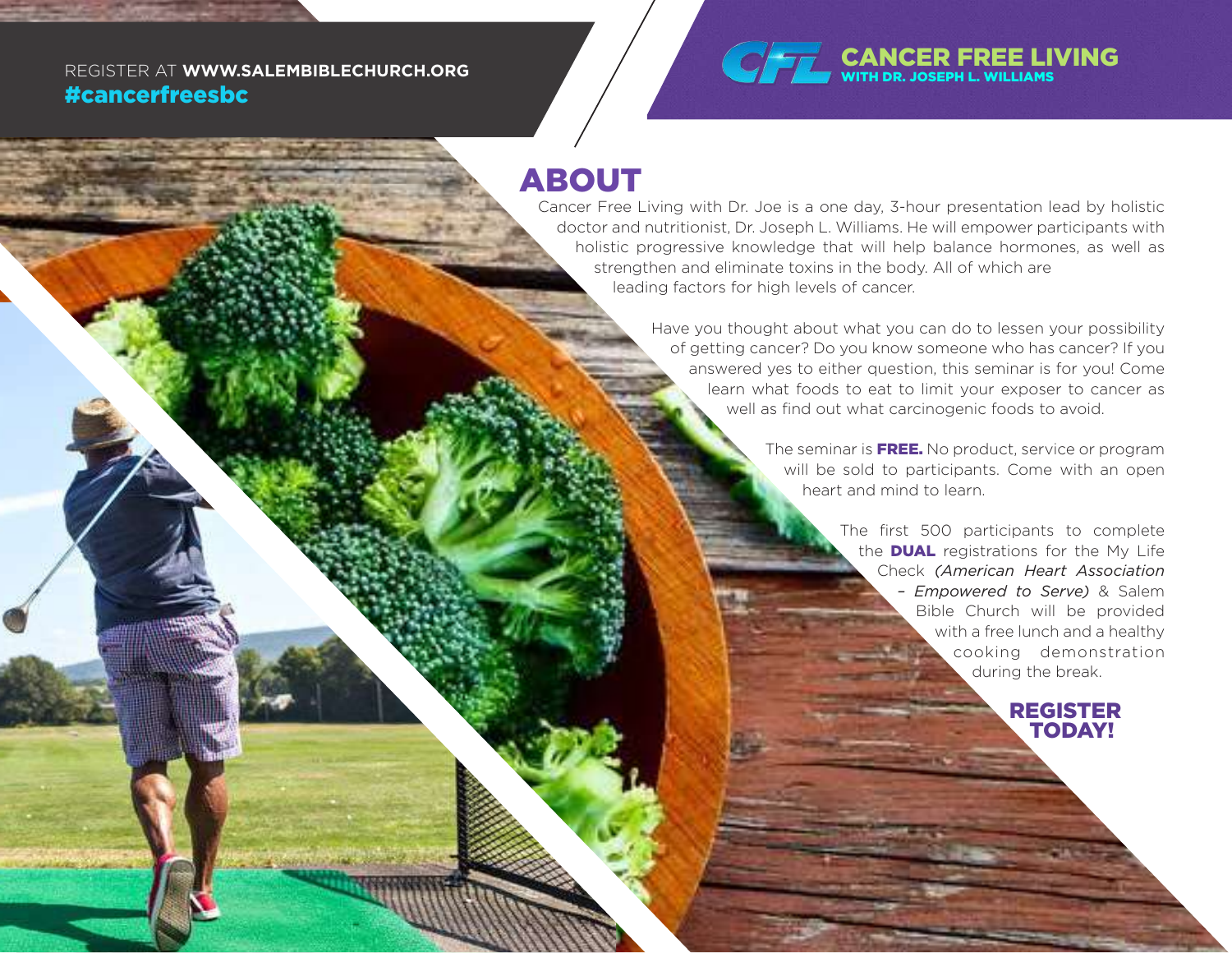REGISTER AT **WWW.SALEMBIBLECHURCH.ORG**<br>The Milliams Research of the Milliams Research of the Milliams Research of the Milliams Research of the Milliams #cancerfreesbc





### OBJECTIVE SUMMARY

The Cancer Free Living with Dr. Joe seminar is seeking to equip participants with information designed to strengthen the body and maximize its defense against cancer.

Dr. Joseph L. Williams will empower participants of all ages who want to lower their risk of cancer, as well as provide natural holistic information for current cancer patients to adopt as they endure current treatments.

Ìİİ 1 IN 3 PEOPLE WILL CONTRACT CANCER.

jiji 1 IN 4 PEOPLE WILL DIE FROM THE DISEASE. *<u><u> iiiiiii</u>*</u> THE DISEASE ACCOUNTS FOR 7.4 MILLION DEATHS WORLDWIDE .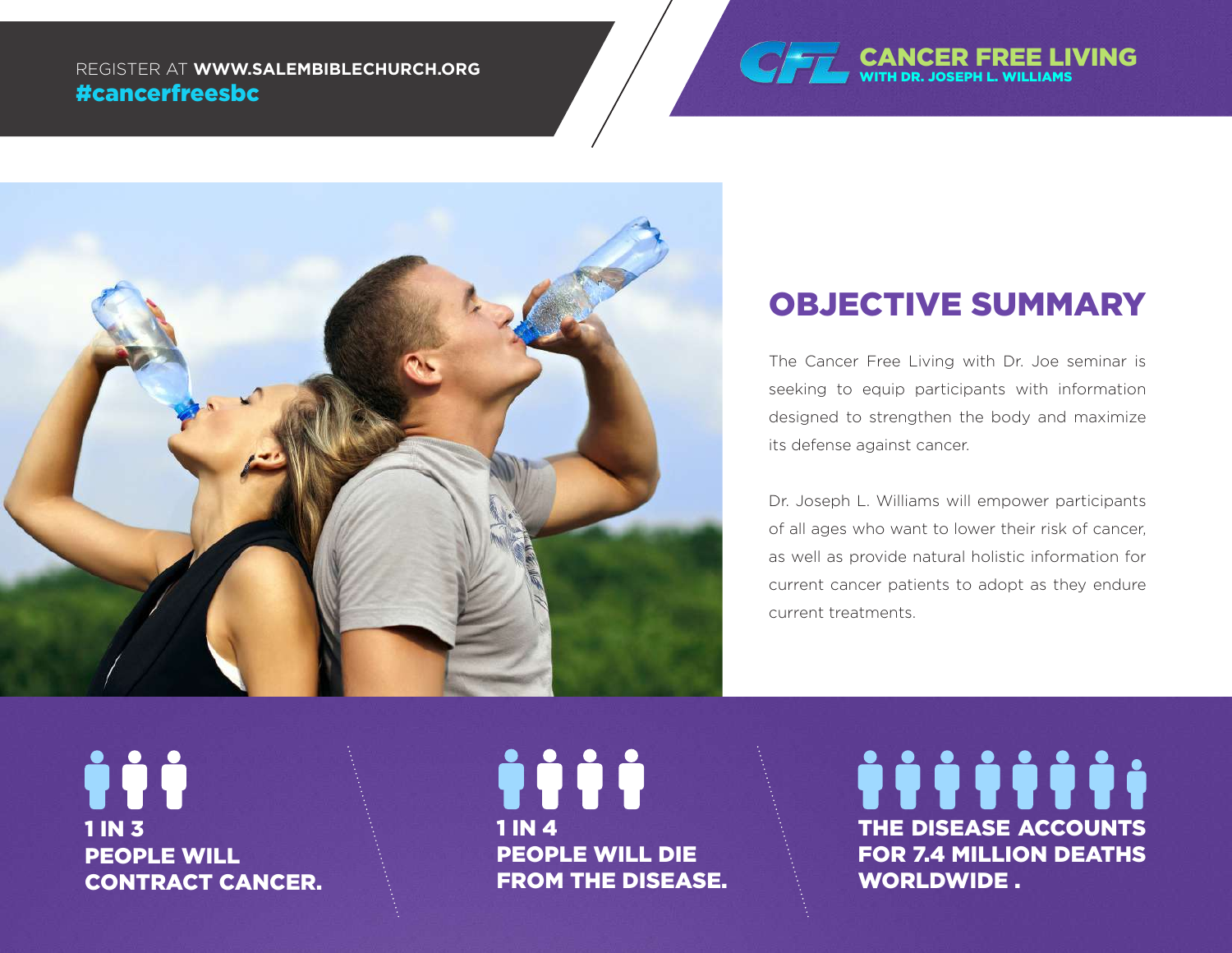

Dr. Joseph L. Williams is both a certified nutritionist and certified holistic practitioner. He also pastors Salem Bible Church (GA) with more than 10,000 members. One church in two locations (Atlanta and Lithonia) *www.salembiblechurch.org.*

The author and founder of "The Journey"™ (40 day holistic transformative process www.formyjourney.com), Dr. Williams uses digital media as a medium to teach, inspire and coach all who desire to adopt a permanent healthy lifestyle instead of a temporary diet. He has assisted more than 3,000 participants through a personal "journey" of healthy eating and living lifestyle changes across the United States, to amass collective weight loss of over 7,000 lbs. However, he sees one of his greatest accomplishments as it relates to this initiative, is the acquisition of positive eating and living habits that can be passed down to generations.

TH DR. JOSEPH L. WILLIAMS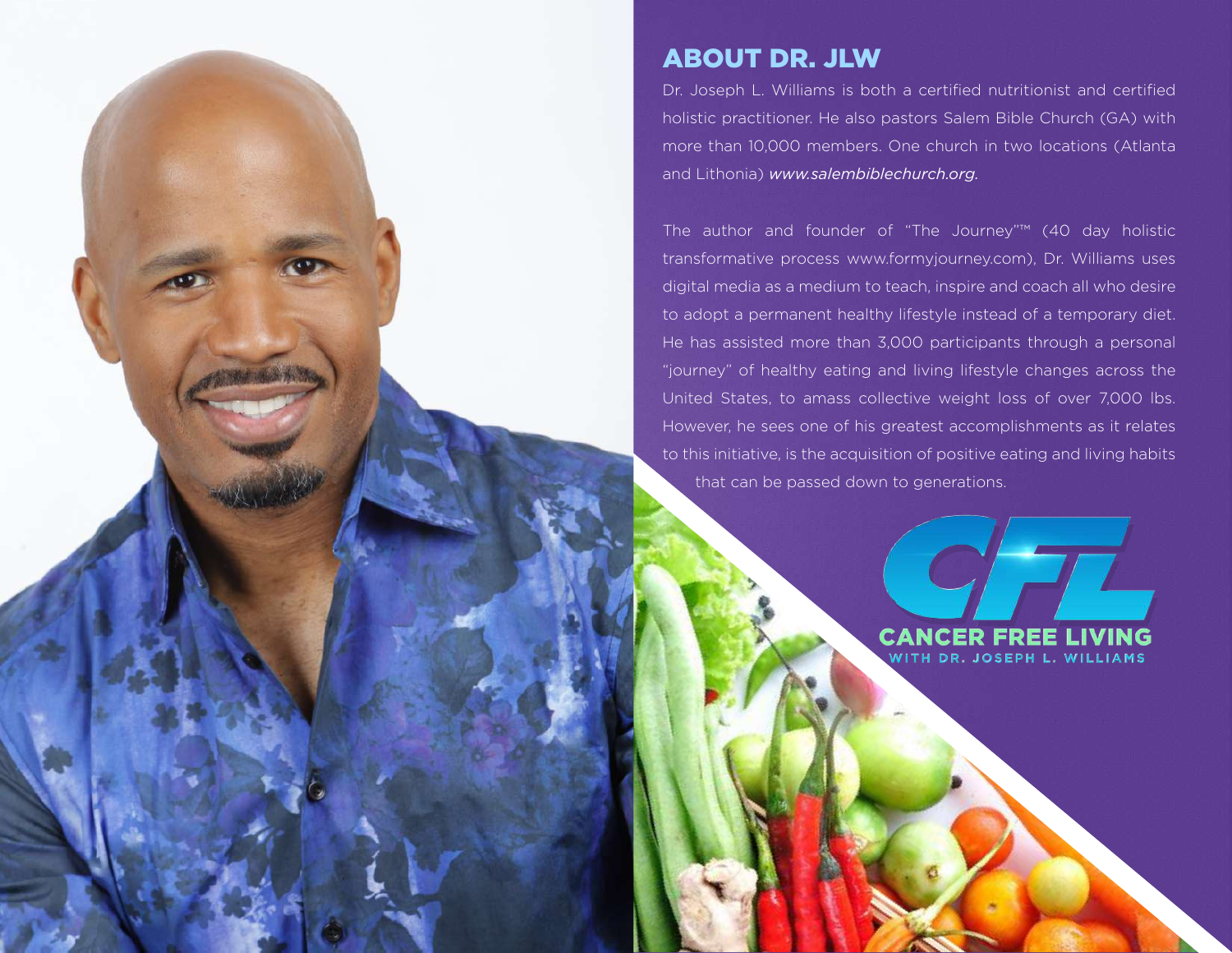REGISTER AT **WWW.SALEMBIBLECHURCH.ORG** #cancerfreesbc

Participants will be empowered with holistic progressive knowledge designed to:

• strengthen bodies

• balance hormones eliminate toxins **W** lead to high **acer in** 

the 21st century. The 21st century.